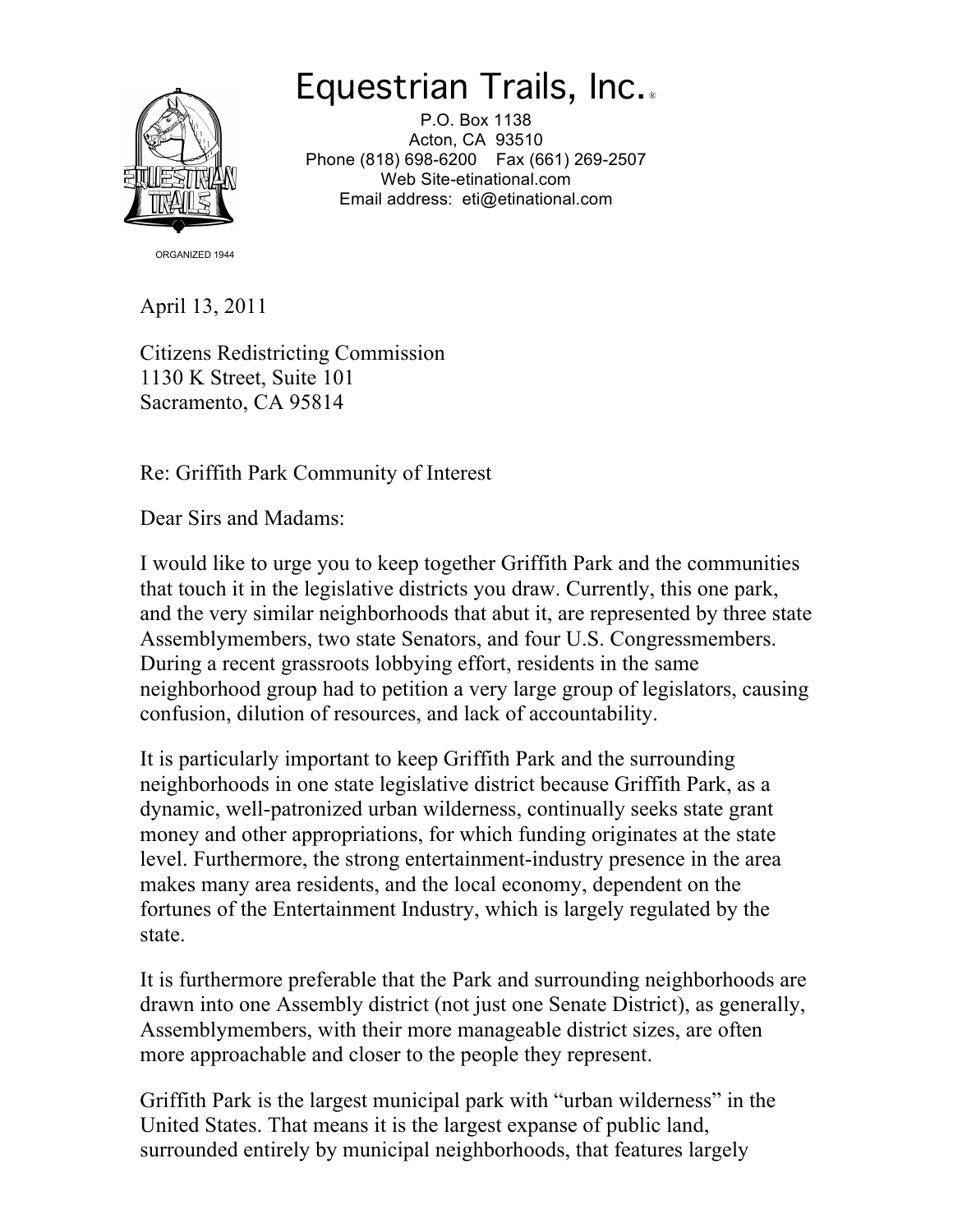unspoiled, untouched "virgin" lands, in the entire nation.

 The neighborhoods surrounding Griffith Park are as follows: the City of Burbank, most notably the "Rancho" subdivision of equestrian properties in Los Angeles neighborhoods of: the Hollywood Hills (including Hollywood Knoll, Cahuenga Terrace, Hollywoodland, Beachwood Canyon, and The Oaks); Los Feliz; Silver Lake; and Atwater Village. the south of the city; Universal City (including Universal Studios); and the

 The communities that touch Griffith Park share many things in common, making them, together, a community of interest. All feature similar socio- economic qualities, similar employment patterns, trail access, park egress and park access, distinct traffic patterns, equestrian trails, equestrian-zoned properties, foothill elevation, urban watershed pathways, increased municipal fauna presence, similar crime patterns, and a similar history and outlook.

 For example, the neighborhoods surrounding Griffith Park all share issues like:

 Similar socio-economic traits and employment patterns. The neighborhoods surrounding Griffith Park have a long history of entertainment-related employment and focus, not just based on the large number of films and studios (and Disney's residence) were just a few blocks south of the Park, and several studios, including NBC-Universal, Dreamworks, and Warner Bros., to name a few, continue to adjoin the Park. Based on this tradition and current proximity, it is estimated that as many as one out of five residents in entertainment industry in some way, and are thus heavily dependent of the television programs filmed in the Park itself. The original Walt Disney the neighborhoods surrounding Griffith Park are employed in the economics of the same.

 Similar traffic patterns. The neighborhoods surrounding the Park face more traffic on weekends than weekdays, patterns that are diametrically opposed to other neighborhoods in close proximity.

 The Equestrian lifestyle. Each side of the park has equestrian areas, and many of the neighborhoods bordering the park feature horse properties, which are otherwise rare in the modern urban context, and getting rarer. Preserving the semi-rural nature of the equestrian properties and the other park-adjacent properties is a major goal of area homeowners.

 Unique microclimates. The areas around Griffith Park are at a slightly higher elevation than the rest of the Los Angeles and San Fernando Valley basins, resulting in unique (often colder) microclimates in the adjacent